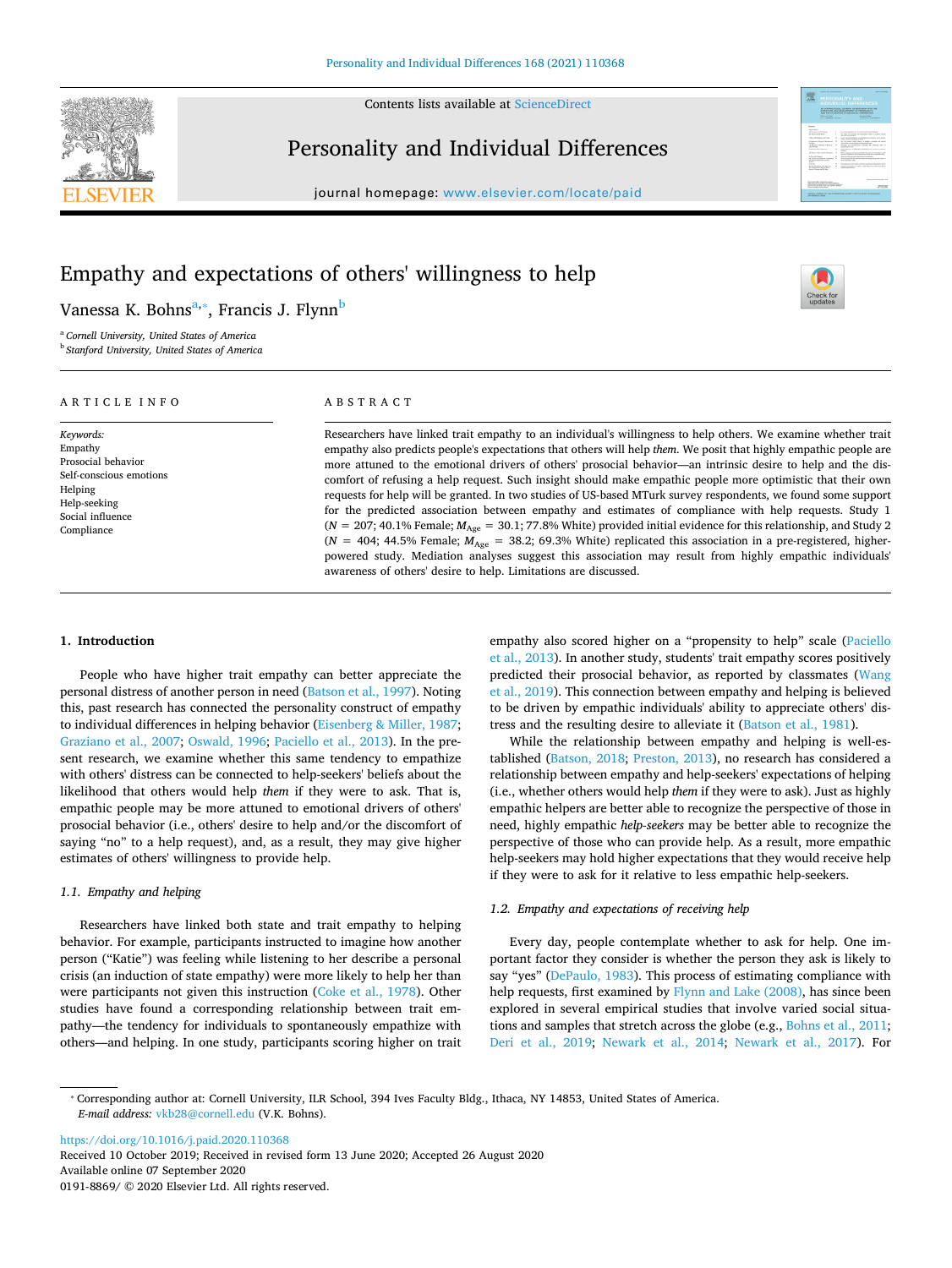example, help-seekers have been shown to underestimate the number of people who would agree to loan them a cell phone to make a call, walk them over to a building they were trying to find, and sponsor them in a charity race [\(Flynn & Lake, 2008](#page-8-11)). Together, the evidence from these studies strongly suggests that people are inaccurate judges of others' willingness to comply with direct requests for help.

We suggest that some people may be better than others at estimating whether a potential helper will agree to a help request. Helpseekers tend to be overly pessimistic in their estimates of compliance with help requests, an effect that has been attributed to an inability to appreciate the emotional drivers of others' prosocial behavior ([Flynn &](#page-8-11)  [Lake, 2008\)](#page-8-11). We posit that highly empathic help-seekers may better recognize such emotional drivers, leading to a positive association between empathy and expectations of receiving help. Specifically, more empathic help-seekers may be better at recognizing others' intrinsic desire to help, the pressure to agree to a help request, or both.

# *1.2.1. Empathy and appreciating others' desire to help*

More empathic individuals might expect higher levels of compliance in response to a help request because they better appreciate others' desire to be helpful. Studies have shown that people are more generous than we expect them to be, a phenomenon sometimes referred to as the "myth of self-interest" [\(Miller & Ratner, 1996](#page-8-16)). For example, in a classic study, participants thought a financial incentive would substantially increase their peers' willingness to donate blood, when in fact the majority of study participants said they would be willing to give blood for free [\(Miller & Ratner, 1998](#page-8-17)). Indeed, counter to prevailing assumptions, many people want to help others and feel a "warm glow" when doing so ([Andreoni, 1990;](#page-8-18) [O'Brien & Kassirer, 2019](#page-8-19)). Helping others makes people feel good—a feeling that external rewards for helping can undermine [\(Kunda & Schwartz, 1983](#page-8-20)). Some research suggests that when people are disinhibited, they default to behaving prosocially, rather than selfishly, counter to what many people expect ([Rand et al., 2015](#page-8-21)).

Many people genuinely want to help others, but, at the same time, many of us fail to recognize others' prosocial motivation. As a result, when seeking help, we fail to appreciate how happy others would be to say "yes" to a help request. However, highly empathic people, who are more inclined to take others' perspectives ([Galinsky et al., 2008\)](#page-8-22), may be better able to recognize the extent to which other people genuinely *want* to help them, and may therefore hold higher expectations of receiving help if they were to ask for it.

# *1.2.2. Empathy and appreciating the difficulty of saying "no"*

Helping might also be the result of social pressure ([DellaVigna et al.,](#page-8-23)  [2012\)](#page-8-23), or "giving in" as opposed to "giving" ([Cain et al., 2014](#page-8-24)). Consistent with this view, some studies show that help-seekers overestimate the likelihood that their requests for help will be rejected because they fail to appreciate how difficult it is for people to turn down the request ([Bohns, 2016](#page-8-25)). Saying "no" is a "face-threatening act" ([Goffman, 1951](#page-8-26)). Refusing to help someone down a flight of stairs or give them a ride to the airport risks insinuating something negative about the help-seeker or the request. People are averse to insinuating negative things about another person and, in some cases, find the prospect of doing so extremely distressing [\(Dunning et al., 2019;](#page-8-27) [Sah et al., 2019](#page-8-28)). Thus, targets of help requests will often agree to the request simply to avoid the discomfort of saying "no" [\(Bohns, 2016\)](#page-8-25).

In general, people underestimate the power of discomfort and selfconsciousness as drivers of others' behavior [\(Sabini et al., 2001](#page-8-29)). For example, people think others will feel more comfortable dancing in front of an audience for money than they actually report feeling ([Van](#page-8-30)  [Boven et al., 2005\)](#page-8-30), and that targets of an unethical request to vandalize a library book will feel more comfortable saying "no" than targets of such requests actually feel [\(Bohns, Roghanizad & Xu, 2014](#page-8-31)). Along a similar vein, help-seekers are largely unaware of the fact that feelings of discomfort often lead people to provide help in response to a direct request ([Bohns, 2016](#page-8-25)). This tendency to underestimate the role that

face-concerns, politeness, and embarrassment play in driving others' behavior leads help-seekers to overestimate the likelihood that a help request will be rejected [\(Flynn & Lake, 2008](#page-8-11)). However, highly empathic individuals might appreciate the pressure a potential helper feels to agree to a request for help, and might therefore hold higher expectations of compliance if they were to ask for help.

# **2. Overview of studies**

The two mechanisms described above lead to the same prediction: help-seekers higher in trait empathy will expect higher rates of compliance with their help requests. We conducted a pair of studies to test this primary prediction and explore these two possible explanations for the link between trait empathy and estimates of compliance—awareness of the discomfort of saying "no" and awareness of others' desire to help. Note that our a priori prediction was that a recognition of the discomfort of saying "no" would be the driving explanatory mechanism behind the expected positive association between empathy and expected compliance.

# *2.1. Study 1*

All data and study materials are available at the following link: [https://osf.io/cakv7/.](https://osf.io/cakv7/)

#### *2.1.1. Participants*

We recruited 210 participants through Amazon Mechanical Turk (MTurk). Three participants were excluded for ending the study early and therefore failing to complete the Interpersonal Reactivity Index (our primary independent variable), leaving us with 207 participants. Each participant confirmed that they were located in the United States. Our sample was 120 men, 85 women, and 2 participants who either indicated that they preferred not to identify or had missing gender data. Mean age was 30.1 years. 77.8% indicated they were White or Caucasian, 10.1% Hispanic or Latino, 4.3% Asian, 2.4% Black or African American, 4.3% checked "other" as their race or ethnicity, and 1% did not respond. 74.4% of our sample had at least some college education (ranging from some college but no degree to a professional or doctoral degree).

#### *2.1.2. Procedure*

Participants read a series of four scenarios in which they imagined asking people for help. After each scenario, they answered a series of questions assessing their expectations of compliance with the help request, how difficult it would be for the potential helper to say "no", the extent to which the potential helper would be motivated to be helpful, and the size of the request. An exploratory factor analysis [see Supplementary online materials (SOM)] revealed three factors, consistent with our difficulty saying "no," desire to help, and request size indices. Participants then completed a series of individual difference measures, including the critical empathy scale, as well as a series of demographic questions. A complete list of additional measures can be found in the SOM.

To minimize common method bias [\(Podsakoff et al., 2012](#page-8-32)), we took a number of procedural precautions. Specifically, we (1) included page breaks between the compliance, mechanism, and empathy items to maintain proximal distance between the various constructs being measured, (2) varied the formatting and anchors of the scales, (3) kept the survey brief, and (4) minimized ambiguity in our key dependent variables by asking about specific scenarios.

As a simple check on whether these precautions were effective, we calculated Harman's single-factor test. We input all 39 items used to measure our key constructs [empathy (IRI-EC, 7 items), difficulty saying "no" (12 items, 3 per scenario), desire to help (8 items, 2 per scenario), and expected compliance (12 items, 3 per scenario)] into a principal components analysis set to extract a single factor. This single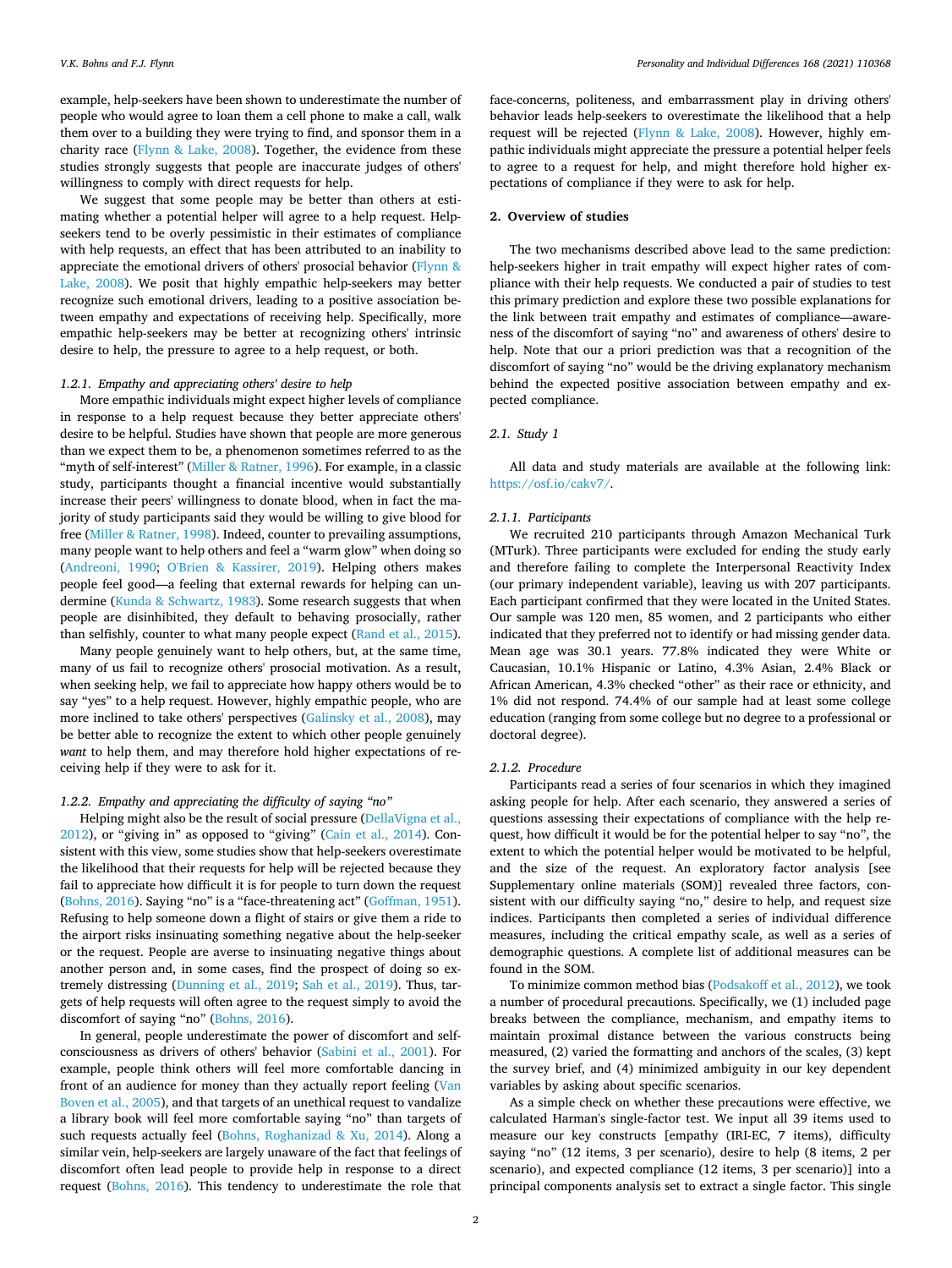factor explained just 23.02% of the variance, suggesting that common method variance is not a large issue in this study. However, Harman's test is not conclusive [\(Podsakoff et al., 2012\)](#page-8-32), and we did collect all of our measures in a single survey. Thus, the possibility of common method bias remains. We return to this point in the limitations section of the general discussion.

To minimize concerns with the order in which we measured our key variables, we (1) had participants respond to all items pertaining to the help-seeking scenarios before completing the individual difference and demographic measures, and (2) asked our key dependent variables (expected compliance) first, followed immediately by items measuring the mechanism we had originally predicted a priori (difficulty saying "no"), and then followed by our other items (desire to help and other items disclosed in the SOM). While we designed the study to protect our key variables of interest from order effects, the non-randomized order of the mechanism items may impact the interpretation of our mechanism results. We return to this point in the limitations section of the general discussion.

*2.1.2.1. Help-seeking scenarios*. We adapted four vignettes from [Flynn](#page-8-11)  [and Lake \(2008\)](#page-8-11) in which participants were asked to imagine making various help requests of different people (e.g., asking someone to borrow their cell phone to make a call, and asking for help carrying a stroller down a flight of stairs. See [Table 1](#page-2-0) for complete scenarios.)

*2.1.2.2. Compliance measures*. After reading each scenario, participants answered two questions assessing their expectations of compliance: "How likely is it that someone would agree to this request?"  $(1 =$  Extremely unlikely to  $7 =$  Extremely likely); "What percentage of people would agree if asked this request?" (0–100%). Participants' responses on each of these items were collapsed across the four helpseeking scenarios to create two composite scores, one for "expected likelihood of compliance" and one for "expected percent compliance."

*2.1.2.3. Discomfort saying "no" measures*. Participants also answered three questions on a 7-point scale  $(1 = Not at all to 7 = Extremely)$ measuring how difficult it would be and how bad and awkward someone would feel saying "no" to each request. These items were collapsed across the four help-seeking scenarios, and then combined into a "discomfort saying 'no'" index (3 items;  $\alpha = 0.76$ ).

*2.1.2.4. Beliefs about others' desire to help*. The last three items participants completed after reading each scenario measured their general beliefs about others' desire to help. Specifically, they were asked how generous people are with their time, how willing to help

#### <span id="page-2-0"></span>**Table 1**

Help-seeking scenarios used in Studies 1 and 2.

- Imagine you're running late for a doctor's appointment. You try hailing an Uber, but you're not having much luck. You decide to call your doctor to let her know you're running late. You see someone who is just about to put their cell phone away, so you approach them, and ask, "Can I use your cell phone to make a phone call?"
- Imagine that UPS has been trying to deliver a package to your home for the past few days, but you haven't been available to sign for it. Now you find a notice on your door that you can pick up the package at your local post office. You need to be at work during the hours the post office is open, but one of your neighbors has work hours that are more flexible. You knock on your neighbor's door. "The UPS office downtown is holding a package that was sent to me. Will you please go pick it up for me?," you ask.
- Imagine that you're applying for a job out of college, and you need a reference letter. You did okay in the course that is most relevant to the position, but it was a big class, so you're not sure the professor knows who you are. You knock on your professor's door, and say, "I'm applying for a job. Would you please write me a reference letter?"
- Imagine that you are standing at the top of a staircase with a baby stroller. You need help carrying the stroller down the stairs. You catch someone's eye as they are walking down the stairs and say, "Will you please help me with this?"

people generally are, and how much people enjoy helping others  $(1 =$  Strongly Disagree to  $7 =$  Strongly Agree). These items were collapsed across the four scenarios and combined into a single "desire to help" index (3 items;  $\alpha = 0.85$ ).

*2.1.2.5. Empathy measures*. Following previous research (e.g., [Paciello](#page-8-4)  [et al., 2013](#page-8-4); [Prot et al., 2014](#page-8-33); [Wang et al., 2019\)](#page-8-6), we measured trait empathy using the *empathic concern* subscale of the Interpersonal Reactivity Index (IRI; [Davis, 1980](#page-8-34)). The empathic concern subscale (IRI-EC: 7 items;  $\alpha = 0.84$ ) measures the extent to which people spontaneously empathize with others.

The remaining three subscales of the IRI (the *fantasy*, *personal distress*, and *perspective-taking* subscales) were also administered. The *fantasy* and *personal distress* subscales were not included in our predictions or analyses. However, the perspective-taking subscale (IRI-PT), which measures people's tendency to spontaneously adopt others' psychological viewpoints, could be considered a proxy for empathy. We therefore conducted the same analyses reported for the IRI-EC using the IRI-PT scale as well. These additional analyses are summarized in the SOM.

# *2.1.3. Results*

*2.1.3.1. Missing values and outliers*. 12 of our 207 cases were missing expected compliance data (either likelihood of compliance, or percent compliance) for at least one of the four scenarios. When possible, we managed these missing data by calculating the mean from the remaining scenarios. In all but two cases, participants missed only one scenario, and we were therefore able to calculate means from the three completed scenarios. However, in the two remaining cases, participants skipped all four of the scenarios, meaning that one participant is missing a value for expected likelihood of compliance and another participant is missing a value for expected percent compliance. In addition, two participants did not provide any demographic information, and three more did not indicate their age, for a total of seven cases with missing data. Since this constituted less than 5% of our sample, missing data was managed by pairwise deletion. For this reason, degrees of freedom may vary slightly across analyses. There were no outliers.

*2.1.3.2. Empathy and expected compliance: zero-order correlations*. Our primary prediction was a positive relationship between individual differences in empathy and expectations of compliance with requests for help. In support of this prediction, we found a significant positive zero-order correlation between the IRI-EC and expected percent compliance,  $r(204) = 0.153$ ,  $p = .028$ , and a positive zero-order correlation between the IRI-EC and expected likelihood of compliance, *r*   $(204) = 0.131$ ,  $p = .061$ , which did not reach significance. Means, standard deviations, Cronbach's alphas, and Pearson correlations for key variables can be found in [Table 2](#page-3-0). A correlation table that includes all variables measured in Study 1 can be found in the SOM.

*2.1.3.3. Empathy and expected compliance: controlling for demographic variables*. The relationships between IRI-EC and expected percent compliance and IRI-EC and expected likelihood of compliance look the same after controlling for relevant demographic variables (see [Tables 3 and 4\)](#page-3-1). Specifically, we controlled for gender, in light of research suggesting that women tend to be more empathic than men (e.g., [Klein & Hodges, 2001\)](#page-8-35) and may be more inclined to ask for help than men (e.g., [Addis & Mahalik, 2003\)](#page-8-36). We also controlled for age, due to cohort effects on empathy that have previously been found [\(Grühn](#page-8-37)  [et al., 2008](#page-8-37)). We controlled for race (White vs. Non-White, due to limitations in the diversity of our sample) because White privilege may increase the expectation of receiving help if one were to ask for it ([McIntosh, 2007](#page-8-38)), and because race and ethnicity have been found to impact attitudes related to help-seeking [\(Leong, Wagner, & Tata, 1995](#page-8-39)). Finally, we controlled for college education (some vs. none) because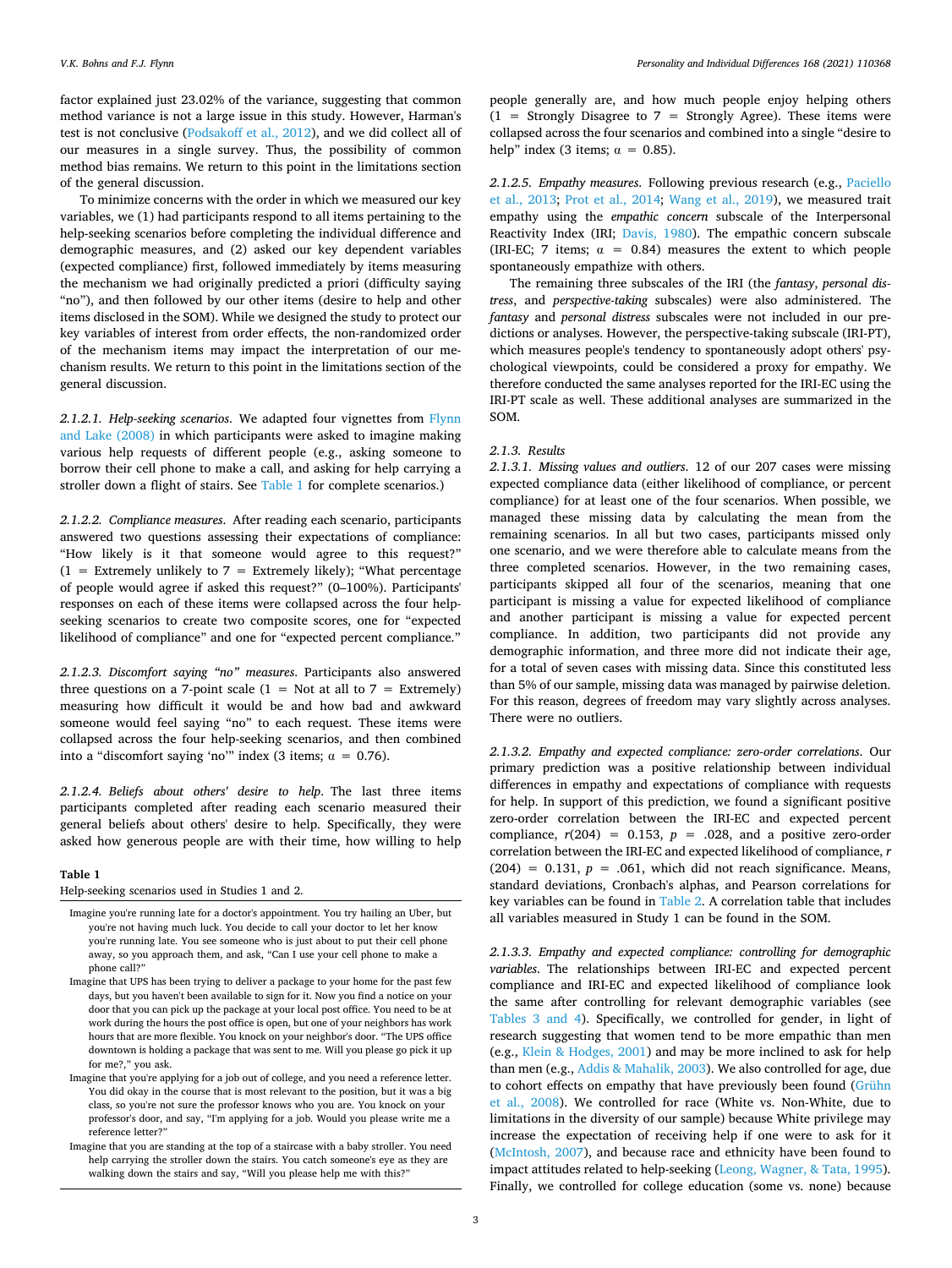<span id="page-3-0"></span>Means, standard deviations, Cronbach's alphas, and Pearson's correlations for key variables in Study 1.

|                                                                                                                                                      | 1                                  | 2                                              | 3                        | 4                    | 5                    |
|------------------------------------------------------------------------------------------------------------------------------------------------------|------------------------------------|------------------------------------------------|--------------------------|----------------------|----------------------|
| 1. IRI-EC<br>2. Expected percent compliance<br>3. Expected likelihood of<br>compliance<br>4. Discomfort saying "no" index<br>5. Desire to help index | $0.153*$<br>$0.209**$<br>$0.131 +$ | $0.131 + 0.747***$<br>$0.333***$<br>$0.386***$ | $0.418***$<br>$0.448***$ | $0.227**$            |                      |
| M<br>SD<br>Cronbach's alpha                                                                                                                          | 27.03<br>7.95<br>0.84              | 57.83<br>15.37<br>N/A                          | 4.63<br>0.83<br>N/A      | 4.23<br>0.80<br>0.76 | 4.80<br>1.22<br>0.85 |

All *p*-values are unadjusted.

 $N = 207$ .

<span id="page-3-4"></span>\*\*\*  $p \, < \, .001$ .

<span id="page-3-5"></span>\*\*  $p \, < \, .01$ .

<span id="page-3-2"></span> $p < .05.$ <br>+  $p < .10.$ 

<span id="page-3-3"></span>

one of our help-seeking scenarios took place in a university context.

*2.1.3.4. Discomfort saying "no" and desire to help as psychological mechanisms*. To test for the mediating role of the two possible mechanisms—awareness of the discomfort of saying "no," and beliefs about others' desire to help—we conducted two parallel mediation analyses using Model 4 of PROCESS with expected percent and expected likelihood of compliance as the DVs, desire to help and discomfort saying "no" as the mediators, IRI-EC as the IV, and gender, age, race, and college experience as covariates. Using 95% biascorrected confidence intervals based on 1000 bootstrap samples, we found a small, but non-zero, indirect effect through the desire to help mediator of empathy on both percent expected compliance [0.0011, 0.2578] and expected likelihood of compliance [0.0001, 0.0152], as well as a small non-zero indirect effect through the discomfort saying "no" mediator on both expected percent compliance [0.0127, 0.2353] and expected likelihood of compliance [0.0018, 0.0146] (unstandardized effects; see [Tables 5 and 6](#page-4-0)). Thus, there was evidence for mediation through both the difficulty saying "no" mechanism and the desire to help mechanism on both DVs [\(Fig. 1a](#page-5-0) and b).

Notably, for both DVs, only the indirect effect for discomfort saying "no" remained significant when the demographic covariates were not included in the model. Thus, the desire to help mediator does not appear to be especially robust in this study.

# *2.1.4. Discussion*

These results provide some preliminary evidence for the predicted relationship between trait empathy and expected compliance with help requests, although thus far this evidence is fairly modest, requiring replication. Mediation analyses provided initial support for the difficulty saying "no" mechanism, and some slightly weaker support for the desire to help mechanism. In this study, the desire to help items were phrased in general terms, rather than being specific to each helping context, which likely made them a weaker test of this mechanism.

<span id="page-3-1"></span>**Table 3** 

| Predicting expected percent compliance in Study 1. |  |
|----------------------------------------------------|--|
|----------------------------------------------------|--|

| Predictor                                                                                                                                         | Unstandardized coefficient (b)                        | 95% confidence interval                                |                                           |                                           |
|---------------------------------------------------------------------------------------------------------------------------------------------------|-------------------------------------------------------|--------------------------------------------------------|-------------------------------------------|-------------------------------------------|
| IRI-EC<br>Gender ( $0 =$ Female, $1 =$ Male)<br>Age<br>Race/ethnicity ( $0 =$ White, $1 =$ NonWhite)<br>College experience $(0 = none, 1 = some)$ | 0.319<br>$-3.897$<br>$-0.110$<br>$-5.234$<br>$-3.335$ | 0.026<br>$-8.321$<br>$-0.323$<br>$-10.477$<br>$-8.453$ | 0.613<br>0.528<br>0.102<br>0.009<br>1.783 | 0.033<br>0.084<br>0.307<br>0.050<br>0.200 |
|                                                                                                                                                   |                                                       |                                                        |                                           |                                           |

 $N = 201$ .

Rewording these items to be specific to the individual helping scenarios might result in stronger evidence of the desire to help mechanism, a possibility we test in Study 2.

#### *2.2. Study 2*

The aim of Study 2 was to establish confidence in our findings from Study 1 by replicating them in a higher-powered, pre-registered study. In addition, we made some modifications to the items included in the first study. Specifically, we edited our "discomfort saying 'no'" mediator items slightly in an attempt to be clearer about the obligation to say "yes" to a help request that potential helpers may feel (and more empathic help-seekers may recognize) as a result of their discomfort. Second, we edited our "desire to help" mediator items to more closely match our "discomfort saying 'no'" items by making them specific to each help-seeking scenario, rather than asking participants about others' prosocial motivation in general. Each of these changes is specified in more detail below.

### *2.2.1. Pre-registration and data accessibility*

This study was preregistered at [AsPredicted.org](http://AsPredicted.org) (#25830 "Empathy, Perspective-taking, and Expectations of Compliance": [https://](https://aspredicted.org/vh85w.pdf)  [aspredicted.org/vh85w.pdf\)](https://aspredicted.org/vh85w.pdf). All data and materials are available at the following link: <https://osf.io/cakv7/>.

### *2.2.2. Participants*

We recruited 407 participants through Amazon Mechanical Turk. Participants again had to indicate they were located in the United States in order to participate. Three participants were excluded for failing to complete the IRI (our primary independent variable), leaving us with 404 participants. Our sample was 223 men, 179 women, and 2 participants who either indicated that they preferred not to identify or had missing gender data. Mean age was 38.2 years. 69.3% indicated they were White or Caucasian, 14.1% Black or African American, 8.2% Hispanic or Latino, 6.7% Asian, 0.2% Native American, and 1.5% checked "other" as their race or ethnicity. 86.6% of our sample had at least some college education (ranging from some college but no degree to a professional or doctoral degree).

# *2.2.3. Procedure*

Participants read the same four scenarios from Study 1 in which they imagined asking people for help. After each scenario, they answered questions assessing their expectations of compliance with each request, how difficult it would be to say "no" to each request, the extent to which someone would want to help in each scenario, and the size of the request. An exploratory factor analysis again revealed three factors, consistent with our difficulty saying "no," desire to help, and request size indices. Details of this analysis can be found in the SOM. They then completed the IRI and a series of demographic questions.

*2.2.3.1. Help-seeking scenarios*. Participants read the same four scenarios used in the previous study [\(Table 1](#page-2-0)).

*2.2.3.2. Compliance measures*. After reading each scenario, participants answered the same two questions used in Study 1 to assess their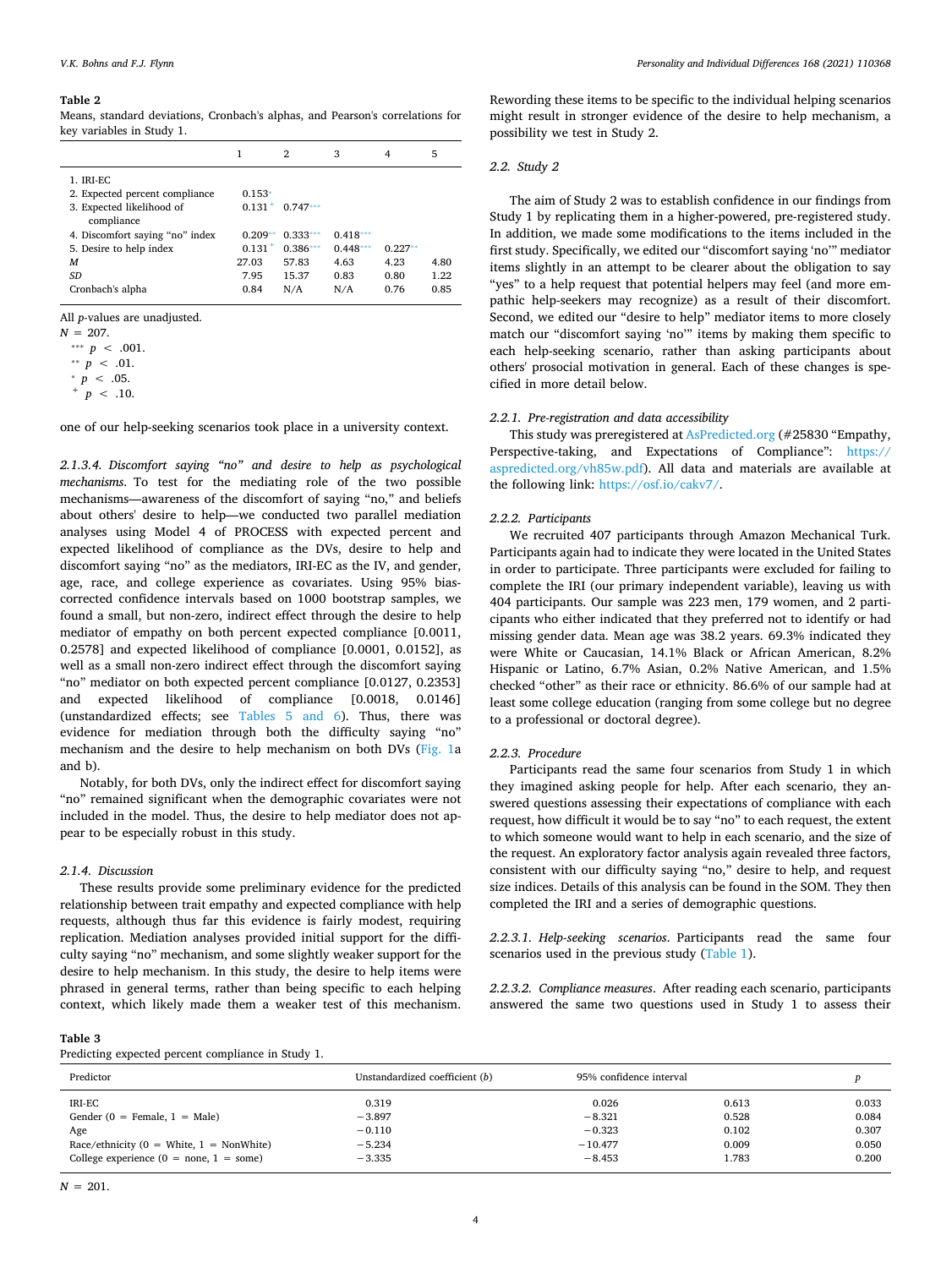Predicting Expected Likelihood Compliance in Study 1.

| Predictor                                     | Unstandardized coefficient (b) | 95% confidence interval |       |       |
|-----------------------------------------------|--------------------------------|-------------------------|-------|-------|
| IRI-EC                                        | 0.015                          | $-0.000$                | 0.031 | 0.057 |
| Gender ( $0 =$ Female, $1 =$ Male)            | $-0.188$                       | $-0.429$                | 0.052 | 0.125 |
| Age                                           | 0.000                          | $-0.012$                | 0.011 | 0.952 |
| Race/ethnicity ( $0 =$ White, $1 =$ NonWhite) | $-0.268$                       | $-0.552$                | 0.016 | 0.064 |
| College experience $(0 = none, 1 = some)$     | $-0.251$                       | $-0.527$                | 0.026 | 0.075 |

 $N = 201$ .

expectations of compliance (likelihood and percent compliance). One change in this study is that the likelihood of compliance scale was increased to a scale of 1–10, with the same anchors  $(1 =$  Extremely unlikely,  $10 =$  Extremely likely). Participants' responses to each of these items were again collapsed across the four scenarios to form two composite scores.

*2.2.3.3. Discomfort saying "no" measures*. Participants answered four questions about how difficult it would be to say "no" to each request, using a 7-point scale. These questions were modified slightly from the previous study to include how bad, awkward, and uncomfortable someone would feel saying "no" to each request, and how obligated someone would feel saying "yes" to the same request. The four items were combined into a "discomfort saying 'no'" index, which we collapsed across the four help-seeking scenarios ( $\alpha = 0.93$ ).

*2.2.3.4. Beliefs about others' desire to help*. Participants completed two items about the extent to which the target in each scenario was prosocially motivated to help. While the prosocial motivation items in Study 1 measured expectations of others' prosocial motivation *in general*, the items in Study 2 were modified to be more specific to each request, which made them more comparable to the "discomfort saying 'no'" measures. Specifically, participants were asked the extent to which someone would want to help and would enjoy helping in each situation. These responses were combined into a single "desire to help" scale ( $\alpha = 0.83$ ).

*2.2.3.5. Empathy measures*. To measure trait empathy, we again used the empathic concern subscale (IRI-EC;  $\alpha = 0.90$ ) of the Interpersonal Reactivity Index [\(Davis, 1980](#page-8-34)). As in Study 1, and in line with our preregistration, we also conducted the same analyses using the perspective-taking subscale of the IRI (IRI-PT) as a proxy for empathy. We report these analyses in the SOM.

# *2.2.4. Results*

*2.2.4.1. Missing values and outliers*. 9 of our 404 cases were missing expected compliance data (either likelihood of compliance, or percent compliance) for at least one of the four scenarios. When possible, we managed these missing data by calculating the mean from the remaining scenarios. In all but one case, participants missed only one scenario, and we were therefore able to calculate means from the three completed scenarios. However, in the one remaining case, the participant skipped the likelihood of compliance item in all four of the scenarios, meaning that one participant is missing a value for likelihood of compliance. This is the only case with missing data. Since this constituted less than 5% of our sample, missing data was managed by pairwise deletion. For this reason, degrees of freedom may vary slightly across analyses. There were no outliers.

*2.2.4.2. Empathy and expected compliance: zero-order correlations*. Our primary prediction was a positive relationship between individual differences in empathy and expectations of compliance with requests for help. As in Study 1, we found a significant positive relationship between the IRI-EC and expected percent compliance,  $r(402) = 0.145$ ,  $p = .004$ , as well as expected likelihood of compliance,  $r(401) = 0.118$ ,  $p = .018$  [\(Table 7\)](#page-5-1). This pattern of results once again supports our primary prediction.

*2.2.4.3. Empathy and expected compliance: controlling for demographic variables*. The relationships between IRI-EC and expected percent compliance and IRI-EC and expected likelihood of compliance both remain significant after controlling for gender, age, race/ethnicity (White, Non-White, again due to limitations in the diversity of our sample), and college experience (some, none). See [Tables 8 and 9.](#page-6-0)

*2.2.4.4. Discomfort saying "no" and desire to help as psychological mechanisms*. To test for the mediating role of the two possible mechanisms—awareness of the discomfort of saying "no," and beliefs about others' desire to help—we conducted two parallel mediation analyses using Model 4 of PROCESS with expected percent compliance and expected likelihood of compliance as the DVs, discomfort saying "no" and desire to help as the mediators, IRI-EC as the IV, and including gender, age, race, and college experience as controls (see [Fig. 2a](#page-6-1) and b). As in Study 1, a 95% bias-corrected confidence interval based on 1000 bootstrap samples showed a non-zero indirect effect of empathy on expected percent compliance through the desire to help mediator [0.0909, 0.2827]. However, in contrast to Study 1, the 95% biascorrected confidence interval for the indirect effect of discomfort saying "no" on expected percent compliance included zero [−0.0104, 0.0728] (unstandardized effects; see [Table 10\)](#page-6-2). Consistent again with Study 1, we found a non-zero indirect effect of empathy on expected likelihood of compliance through the desire to help mediator [0.0049, 0.0142]. However, again in contrast to Study 1, the 95% bias-corrected confidence interval for the indirect effect of discomfort saying "no" on expected percent compliance included zero [−0.0005, 0.0037] (unstandardized effects; see [Table 11](#page-7-0)). These mediation results

#### <span id="page-4-0"></span>**Table 5**

Mediation analysis in Study 1 using PROCESS.

|                                                | Effect on expected percent compliance (unstandardized) | <b>SE</b> | Bias corrected 95% CI |        |
|------------------------------------------------|--------------------------------------------------------|-----------|-----------------------|--------|
|                                                |                                                        |           | Lower                 | Upper  |
| Total effect                                   | 0.3194                                                 | 0.1490    | 0.0260                | 0.6130 |
| Direct effect of empathy (IRI-EC)              | 0.1004                                                 | 0.1388    | $-0.1733$             | 0.3741 |
| Indirect effect through desire to help         | 0.1229                                                 | 0.0635    | 0.0011                | 0.2578 |
| Indirect effect through discomfort saying "no" | 0.0961                                                 | 0.0576    | 0.0127                | 0.2353 |

 $N = 201$ ; 1000 bootstrap resamples.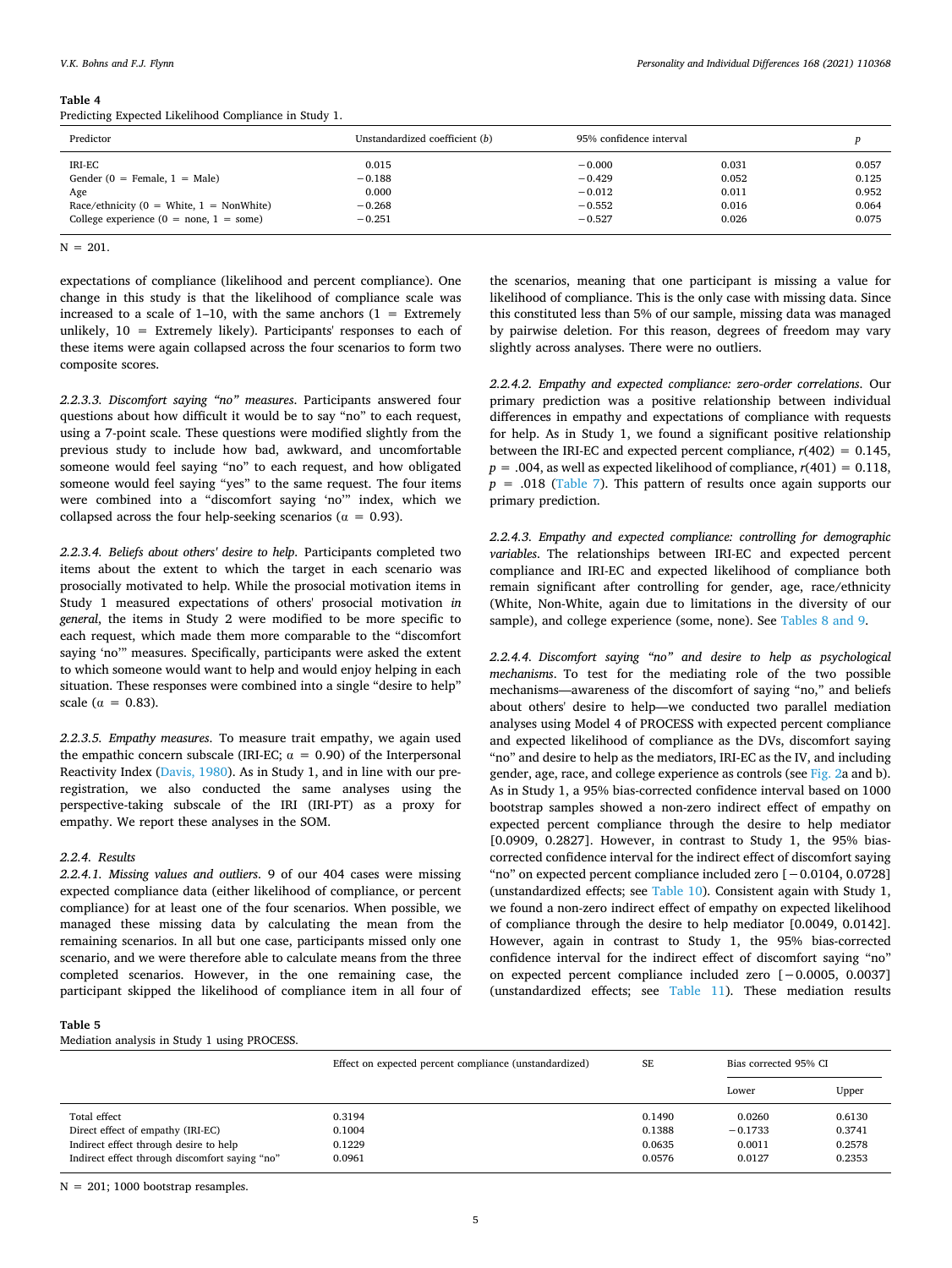Mediation analysis in Study 1 using PROCESS.

|                                                | Effect on expected likelihood compliance (unstandardized) | <b>SE</b> | Bias corrected 95% CI |        |
|------------------------------------------------|-----------------------------------------------------------|-----------|-----------------------|--------|
|                                                |                                                           |           | Lower                 | Upper  |
| Total effect                                   | 0.0153                                                    | 0.0080    | $- < 0.0001$          | 0.0310 |
| Direct effect of empathy (IRI-EC)              | 0.0017                                                    | 0.0070    | $-0.0121$             | 0.0155 |
| Indirect effect through desire to help         | 0.0067                                                    | 0.0037    | 0.0001                | 0.0152 |
| Indirect effect through discomfort saying "no" | 0.0069                                                    | 0.0033    | 0.0018                | 0.0146 |

 $N = 201$ ; 1000 bootstrap resamples.

remain the same when the covariates are not included in the analyses.

*2.2.4.5. Preregistered analyses*. Our pre-registration included several additional analyses related to our a priori prediction that difficulty saying "no" would be the driving mechanism. However, we did not find support for this prediction in Study 2. These additional analyses are summarized in the SOM.

Although we added covariates to our analyses through the peer review process, none of our pre-registered analyses included covariates. We have indicated throughout the manuscript when including covariates in a given model changes the results.

# *2.2.5. Discussion*

a

These results provide additional evidence of the predicted relationship between trait empathy and expectations of compliance with one's help requests. These results also provide additional support for the role trait empathy plays in recognizing others' desire to help when one imagines being in the position of having to ask for help. However, they call into question the role trait empathy may play in recognizing the

#### <span id="page-5-1"></span>**Table 7**

Means, standard deviations, Cronbach's alphas, and Pearson's correlations for key variables in Study 2.

|                                         | 1          | 2          | 3          | 4          | 5    |
|-----------------------------------------|------------|------------|------------|------------|------|
| 1. IRI-EC                               |            |            |            |            |      |
| 2. Expected percent compliance          | $0.145**$  |            |            |            |      |
| 3. Expected likelihood of<br>compliance | $0.118*$   | $0.560***$ |            |            |      |
| 4. Discomfort saying "no" index         | $0.086+$   | $0.457***$ | $0.353***$ |            |      |
| 5. Desire to help index                 | $0.202***$ | $0.633***$ | $0.486***$ | $0.474***$ |      |
| M                                       | 28.04      | 58.02      | 5.73       | 4.38       | 4.33 |
| SD                                      | 9.21       | 14.88      | 0.96       | 1.03       | 0.98 |
| Cronbach's alpha                        | 0.84       | N/A        | N/A        | 0.93       | 0.83 |

All *p*-values are unadjusted.

<span id="page-5-4"></span> $N = 404$ . ⁎⁎⁎ *p* < .001.

<span id="page-5-5"></span><span id="page-5-3"></span><span id="page-5-2"></span>\*\*  $p$  < .01.<br>\*  $p$  < .05.  $p > 0.10$ .

<span id="page-5-0"></span>

**Fig. 1.** a. Mediation path between empathy as measured by the IRI-EC subscale and expected percent compliance in Study 1 (*N* = 201). Standardized coefficients are reported. Gender, age, race, and education are included as covariates.

b. Mediation path between empathy as measured by the IRI-EC subscale and expected likelihood of compliance in Study 1 (*N* = 201). Standardized coefficients are reported. Gender, age, race, and education are included as covariates.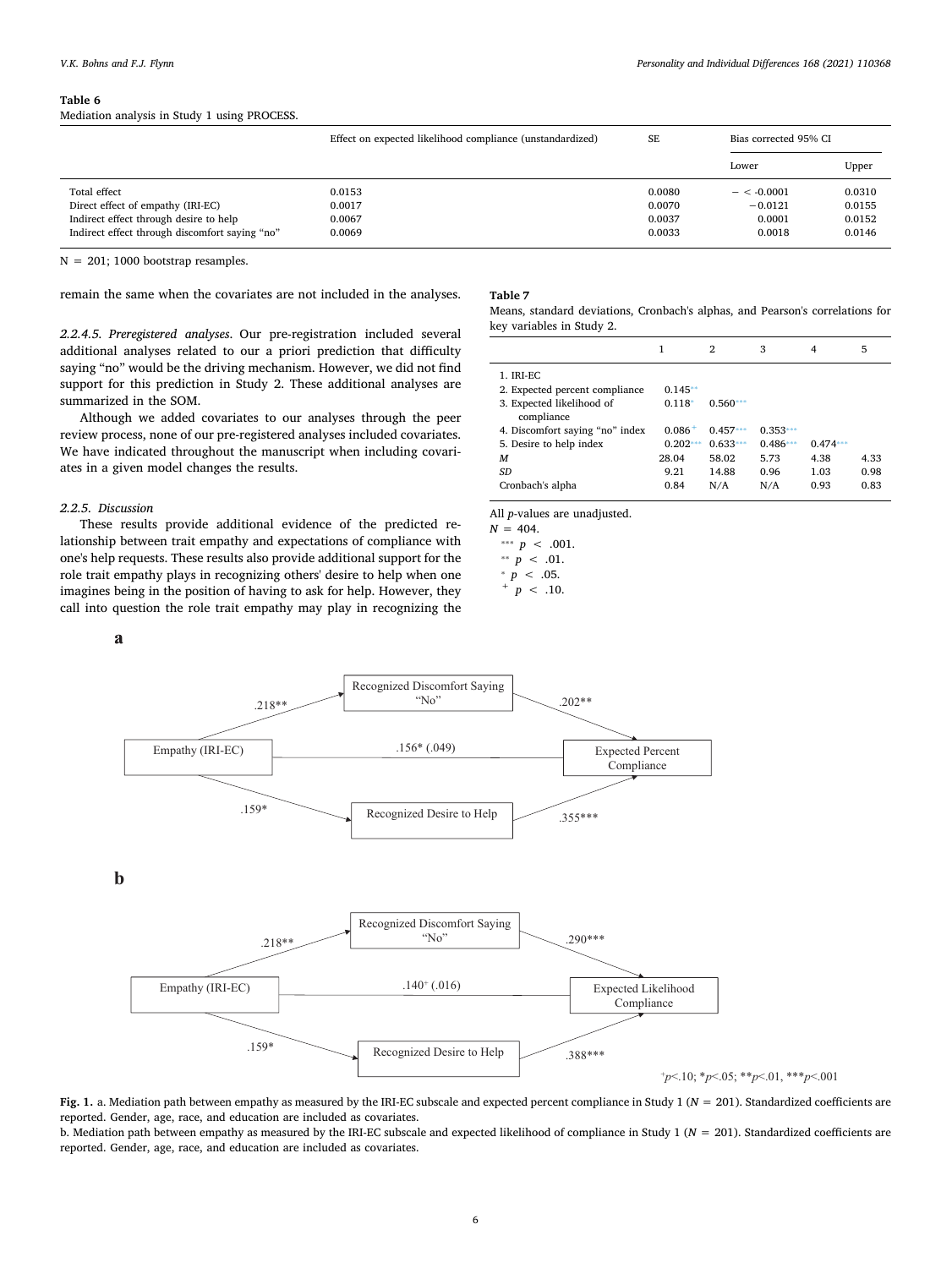<span id="page-6-0"></span>Predicting expected percent compliance in Study 2.

| Predictor                                     | Unstandardized coefficient (b) | 95% confidence interval |       | D     |
|-----------------------------------------------|--------------------------------|-------------------------|-------|-------|
| IRI-EC                                        | 0.222                          | 0.058                   | 0.385 | 0.008 |
| Gender ( $0 =$ Female, $1 =$ Male)            | 3.421                          | 0.369                   | 6.472 | 0.028 |
| Age                                           | 0.130                          | $-0.002$                | 0.261 | 0.053 |
| Race/ethnicity ( $0 =$ White, $1 =$ NonWhite) | $-2.134$                       | $-5.440$                | 1.172 | 0.205 |
| College experience $(0 = none, 1 = some)$     | 1.120                          | $-3.185$                | 5.425 | 0.609 |

 $N = 404$ .

#### **Table 9**

# Predicting expected likelihood compliance in Study 2.

| Predictor                                     | Unstandardized coefficient (b) | 95% confidence interval |       |       |
|-----------------------------------------------|--------------------------------|-------------------------|-------|-------|
| IRI-EC                                        | 0.011                          | 0.001                   | 0.022 | 0.038 |
| Gender ( $0 =$ Female, $1 =$ Male)            | 0.014                          | $-0.186$                | 0.214 | 0.892 |
| Age                                           | 0.001                          | $-0.008$                | 0.010 | 0.826 |
| Race/ethnicity ( $0 =$ White, $1 =$ NonWhite) | $-0.200$                       | $-0.416$                | 0.016 | 0.069 |
| College experience $(0 = none, 1 = some)$     | $-0.020$                       | $-0.301$                | 0.261 | 0.889 |

<span id="page-6-1"></span>*N* = 403.

a



**b**



**Fig. 2.** a. Mediation path between empathy as measured by the IRI-EC subscale and expected percent compliance in Study 2 (*N* = 404). Standardized coefficients are reported. Gender, age, race, and education are included as covariates.

b. Mediation path between empathy as measured by the IRI-EC subscale and expected likelihood of compliance in Study 2 (*N* = 403). Standardized coefficients are reported. Gender, age, race, and education are included as covariates.

# <span id="page-6-2"></span>**Table 10**

Mediation analysis in Study 2 using PROCESS.

|                                                                                                                                               | Effect on expected percent compliance (unstandardized) | <b>SE</b>                           | Bias corrected 95% CI                      |                                      |
|-----------------------------------------------------------------------------------------------------------------------------------------------|--------------------------------------------------------|-------------------------------------|--------------------------------------------|--------------------------------------|
|                                                                                                                                               |                                                        |                                     | Lower                                      | Upper                                |
| Total effect<br>Direct effect of empathy (IRI-EC)<br>Indirect effect through desire to help<br>Indirect effect through discomfort saying "no" | 0.2216<br>0.0103<br>0.1851<br>0.0262                   | 0.0830<br>0.064<br>0.0478<br>0.0212 | 0.0580<br>$-0.1156$<br>0.0909<br>$-0.0104$ | 0.3850<br>0.1362<br>0.2827<br>0.0728 |

 $N = 402$ ; 1000 bootstrap resamples.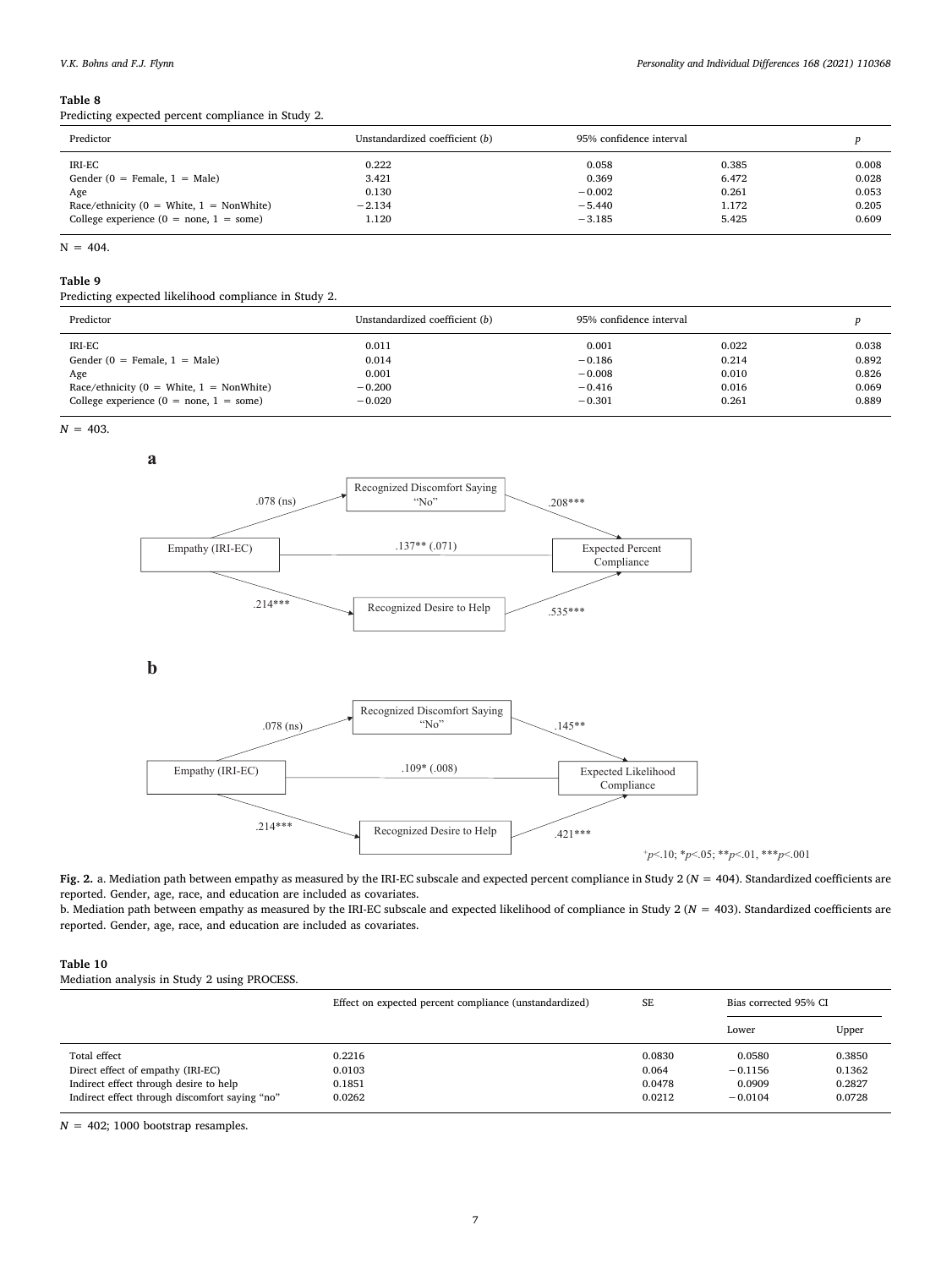<span id="page-7-0"></span>Mediation analysis in Study 2 using PROCESS.

|                                                                                                                                               | Effect on expected likelihood compliance (unstandardized) | <b>SE</b>                            | Bias corrected 95% CI                      |                                      |
|-----------------------------------------------------------------------------------------------------------------------------------------------|-----------------------------------------------------------|--------------------------------------|--------------------------------------------|--------------------------------------|
|                                                                                                                                               |                                                           |                                      | Lower                                      | Upper                                |
| Total effect<br>Direct effect of empathy (IRI-EC)<br>Indirect effect through desire to help<br>Indirect effect through discomfort saying "no" | 0.0114<br>0.0009<br>0.0093<br>0.0012                      | 0.0050<br>0.0048<br>0.0024<br>0.0011 | 0.0010<br>$-0.0086$<br>0.0049<br>$-0.0005$ | 0.0220<br>0.0104<br>0.0142<br>0.0037 |

#### <span id="page-7-1"></span> $N = 401$ ; 1000 bootstrap resamples.



**Fig. 3.** Theorized model going from individual differences in empathy to more or less help requested, and thus received, depending on the mechanism. Note that only the first part of the model (solid boxes) is tested in the current studies.

discomfort others experience at the prospect of saying "no" as a driver of expected compliance. One possible reason for the failure to replicate the mediation findings from the previous study could be the modifications we made to the difficulty saying "no" items. Calling attention to the fact that people may feel obligated to agree to help requests in the revised items may have washed away any link between empathy and a tendency to recognize this fact without being specifically prompted.

#### **3. General discussion**

We found a positive relationship between empathy, as measured by the empathic concern subscale of the Interpersonal Reactivity Index ([Davis, 1980](#page-8-34)), and expected compliance in help requests when participants considered asking others for help in a variety of contexts. This relationship emerged in both an initial study of this prediction, as well as a higher-powered, pre-registered replication.

We theorized that this relationship might emerge for two reasons. Help-seekers higher in trait empathy may be more aware of others' desire to help and/or they may be more aware of the discomfort their targets would experience saying "no" to the request. While both mechanisms mediated the relationship between empathy and expected compliance in Study 1, only an awareness of others' intrinsic desire to help mediated this relationship in Study 2. These mediation results suggest that the relationship between empathy and expected compliance is likely driven, in part, by empathic individuals' awareness of others' prosocial motivation. However, we caution against drawing strong conclusions about mechanism from these studies, given some of the limitations noted below.

# *3.1. Limitations*

There are a number of limitations to these studies, highlighting the need for further research in order to gain more confidence in these results. First, both studies recruited participants from Amazon Mechanical Turk (MTurk), which has advantages and disadvantages. MTurk participants tend to be more diverse ([Casler et al., 2013](#page-8-40)) and attentive [\(Hauser & Schwarz, 2016\)](#page-8-41) than university lab participants. However, they also tend to have more experience with commonly used measures in psychology research, which could be problematic ([Hauser](#page-8-41)  [& Schwarz, 2016](#page-8-41)).

Second, although we tried to rule out common method bias both procedurally through our scale design, and statistically using Harman's single-factor test, neither method can entirely rule out concerns with the fact that we collected our measures in the same survey [\(Podsakoff](#page-8-32)  [et al., 2012](#page-8-32)). Relatedly, our mediation models were based on crosssectional data, which requires making several assumptions (e.g., that our variables were measured without error, [Baron & Kenny, 1986](#page-8-42)). In addition, our mechanism variables were not randomly administered due to our a priori assumptions about which mechanisms would be most important to test in these studies. Altogether, these limitations make it difficult to draw strong conclusions regarding mechanism.

We also cannot clearly identify the precise psychological process that leads empathic individuals to better appreciate others' desire to help. It is possible, as we have theorized, that they are better able to appreciate the pleasure others would experience through helping. However, it is also possible that highly empathic individuals, who tend to be more helpful themselves ([Paciello et al., 2013;](#page-8-4) [Wang et al., 2019\)](#page-8-6) simply assume other people are more like them. Future research could untangle these two possibilities.

Finally, it is important to note that the relationship between empathy and expected compliance appears to be small. It is possible that these effects were so small because these studies used hypothetical help-seeking scenarios. Future research could explore whether larger effects are found when people engage in actual help-seeking behavior.

# *3.2. Future directions*

The current studies identify a positive relationship between individual differences in empathy and potential help-seekers' expectations of help. More empathic people assume that others are more willing to say "yes" to a request for help than do less empathic people. This finding might imply that highly empathic help-seekers are more willing to ask for help because they are more confident about the likelihood they will receive it [\(DePaulo, 1983\)](#page-8-10). If this is indeed the case—that people higher in trait empathy are more inclined to pose help requests, then trait empathy may account for multiple drivers of prosocial behavior—both initiating requests for help, and satisfying